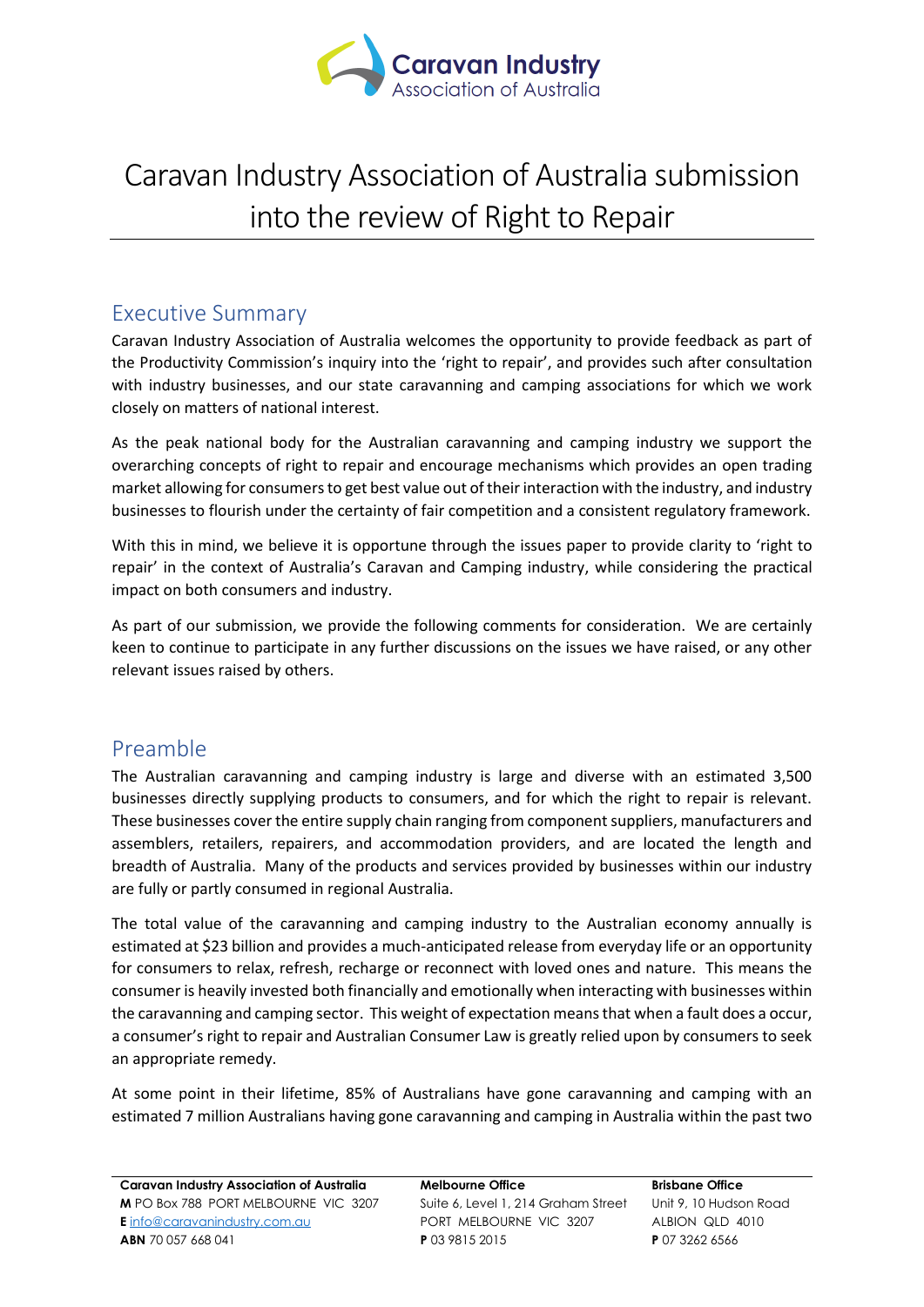years. The industry recognises that consumers are foundational to the current and future success of the industry, and therefore the industry is very responsive and nimble to the needs and expectations of the broader consumer base. As a result, the industry strongly values a right to repair framework which is robust, provides certainty for all parties, is consistent in its application for all participants.

### Barriers to Repair

A caravan and / or motorhome may be one of the largest consumable items ever purchased in a person's lifetime. A complex assembled or manufactured item, these products are made up of many moving parts and component products, some of which maintain their physical form throughout the assembly / manufacturing process e.g. an air-conditioner. In addition, the Australian Standards and Design Rules recognise that caravans and motorhomes in Australia are subjected to some of the toughest usage, terrain, and environmental conditions in the world and hence the Standards and Design Rules reflect these.

Unfortunately, component failures do occur, and while the vast majority of these are dealt with swiftly and to the satisfaction of the consumer, barriers exist in the ability to repair:

- Due to the nomadic nature of caravanning and camping, product failures can occur at the most inconvenient or remote places, and in this scenario the cost of returning the full product for repair is at considerable cost. Consumers are responsible for returning goods that fail to comply with a consumer guarantee unless the cost of doing so is 'significant' due to the size, weight or difficulty of removal. In this instance, the business must organise and pay for the return or exchange – this imposes an unfair obligation on behalf of the supplier where the nature or the size of the failure is yet to be quantified.
- For minor faults that require repairing in location of malfunction / break, for which may be a considerable distance from place of original purchase, significant delays can occur in the delivery of components required for repair. Whilst a reasonable level of component/product stock may be held by Australian based stockists, given the complex range of components in a recreational vehicle, in some cases they are required to be shipped from Europe or China before being forwarded to the repairer. This causes significant delays in repair, which has been further exacerbated by COVID-19 related impacts on supply chains.
- While in theory it may seem appropriate for a retailer / dealer to carry sufficient stock to meet a consumer's potential failure of a component product, in reality, the stock holding required would not be commercially viable and "timely redress" may not be able to be achieved (for reasons previously identified).
- The issues of parallel distribution of component supplies where a product is either imported into Australia direct, or is fitted to a larger product which is imported into Australia e.g. fridges and air-conditioners are imported and distributed throughout Australia by a number of named global brands under an exclusive distribution agreement for which local offices, supply networks, service facilities etc exist. These products are also subject to strict Australian standards which these genuine distribution networks adhere to and supply under. In recent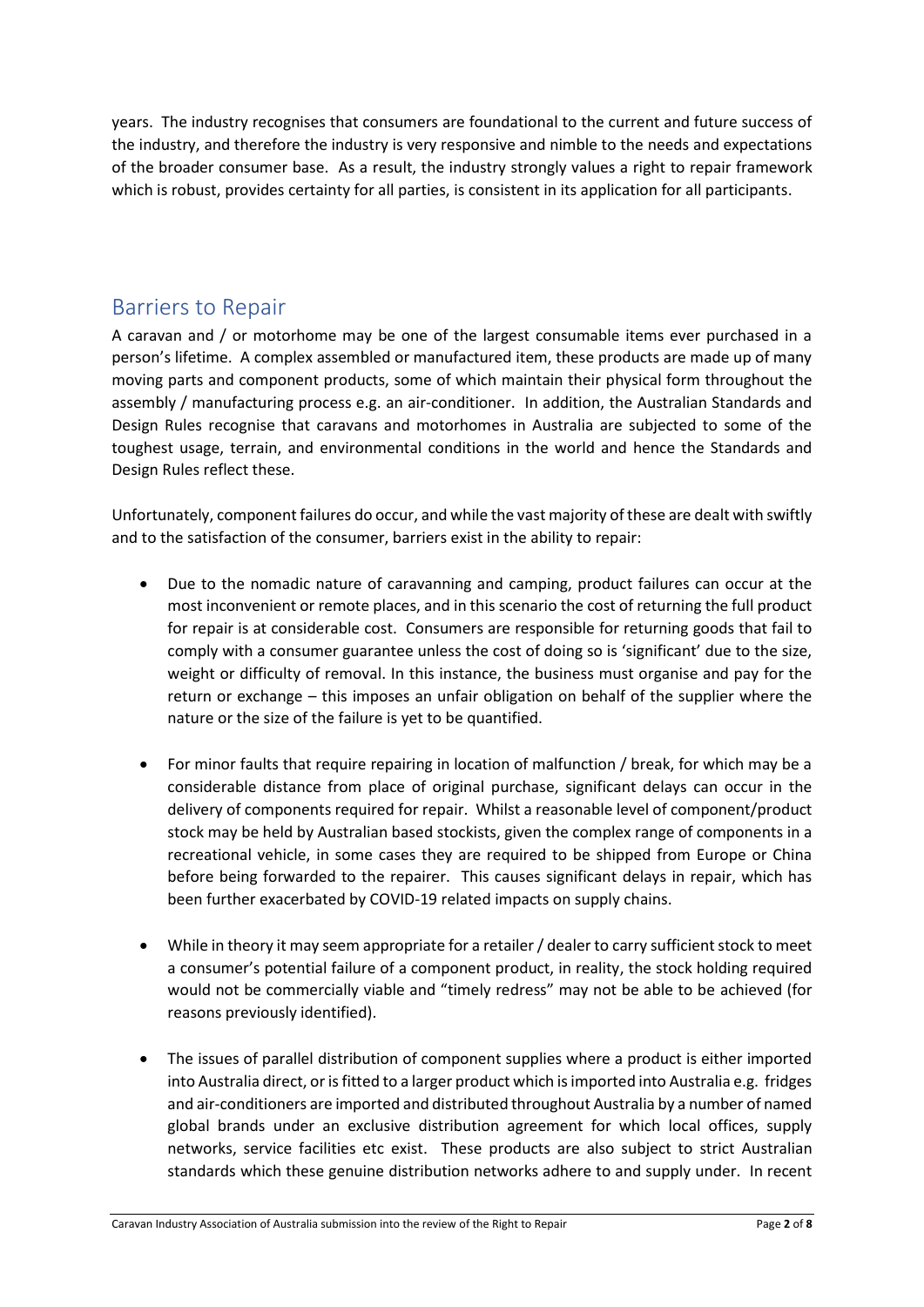times we have seen demands on these company's where consumers have purchased over the internet or internationally product which carries the global name of the fridge or airconditioner, but which is not approved or suitable for the Australian market (this we would suggest is both not safe nor is fit for purpose). In seeking repairs, service or warranty these consumers approach the Australian distributor only to be turned away given these products are illegal for use in Australia and there are hefty fines for the distributor to undertake work on such products. The consumer under these circumstances invariably has little protection under the Australian Consumer Law.

### Australian Consumer Law and Right to Repair

### Consumer Guarantees

Under consumer guarantees, the consumer is eligible to seek remedy from anyone along the supply chain e.g., supplier in this case being the retailer, or the manufacturer. We are seeing a growing number of cases because of the component nature of the parts making up a caravan / manufacturer where retailers / dealers (despite having the contractual relationship with the consumer and the legal requirement to satisfy) are advising the consumer to go direct to either the manufacturer or the component supplier. This is using the provisions of the Australian Consumer Law identifying that the consumer has a remedy against parties other than themselves. It also recognises in some cases where the contractual relationship between the dealer / retailer and the manufacturer or component supplier is not covered under the Australian Consumer Law and therefore exposes them to substantial risk and out of pockets. Furthermore, it can complicate the repair process for the consumer as the responsibility for repair can 'bounce' between businesses. This remains a concern to industry and it ongoingly seeks clarification of party's obligations through a supply chain process.

### Right to Repair Remedy Effectiveness

The Australian Consumer Law provides for remedies, or more importantly, who chooses the remedy depending upon whether the failure is "minor" or "major". [Figure 1](#page-3-0) and [Figure 2](#page-3-1) on the following page, indicates that the majority of consumers who seek a repair on their recreational vehicle are 'satisfied' with the outcome of the remedy. With 61% of respondents in 2019 and 77% in 2018 indicating a positive repair outcome. This suggests that the *right to repair* as a remedy is functioning with the intent that it should.

We do however acknowledge the concern that 27% and 19% of respondents who have sought a repair were unsatisfied, and as an industry, we would like to see this figure much lower. However, while the objectives of 'right to repair' need to ensure the consumer receives the necessary redress, the circumstances during which the consumer may be inconvenienced at times, may be unable to be met by industry within a timeframe which suits the consumers expectations. For example, the fitting of a replacement part or a product service in regional Australia when the consumer is on holiday and has fixed leave entitlements, or the supply of a replacement part where the retailer may not have a direct distribution relationship with a manufacturer/supplier or where the manufacturer/supplier may no longer be in business e.g. the sale of a second hand product.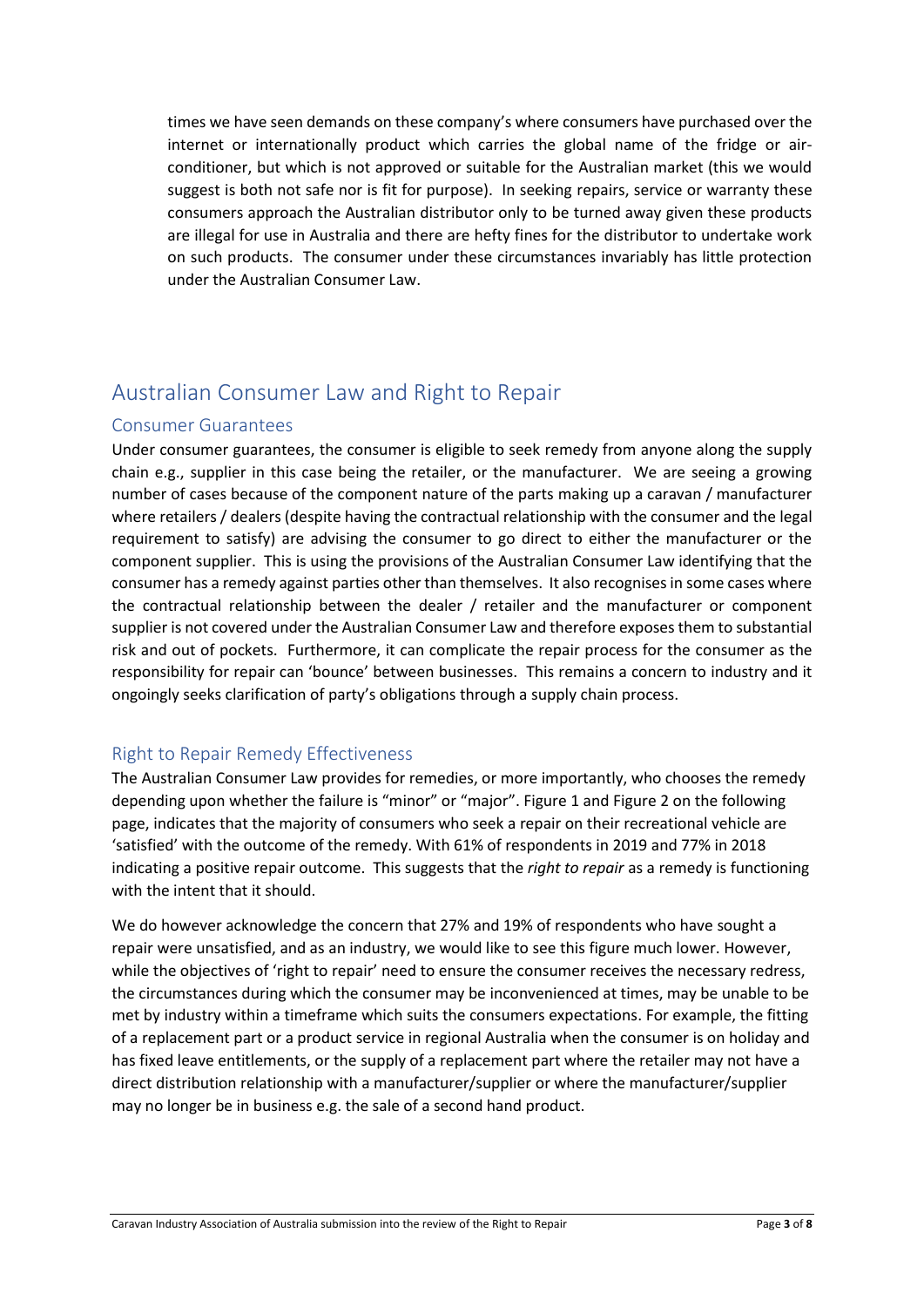

#### <span id="page-3-0"></span>Satisfaction with Recent Recreational Vehicle Repair 2019

Satisfaction with Recent Recreational Vehicle Repair 2018



<span id="page-3-1"></span>*Figure 2 Were you satisfied with the service you received with your repair? (2018) N=137*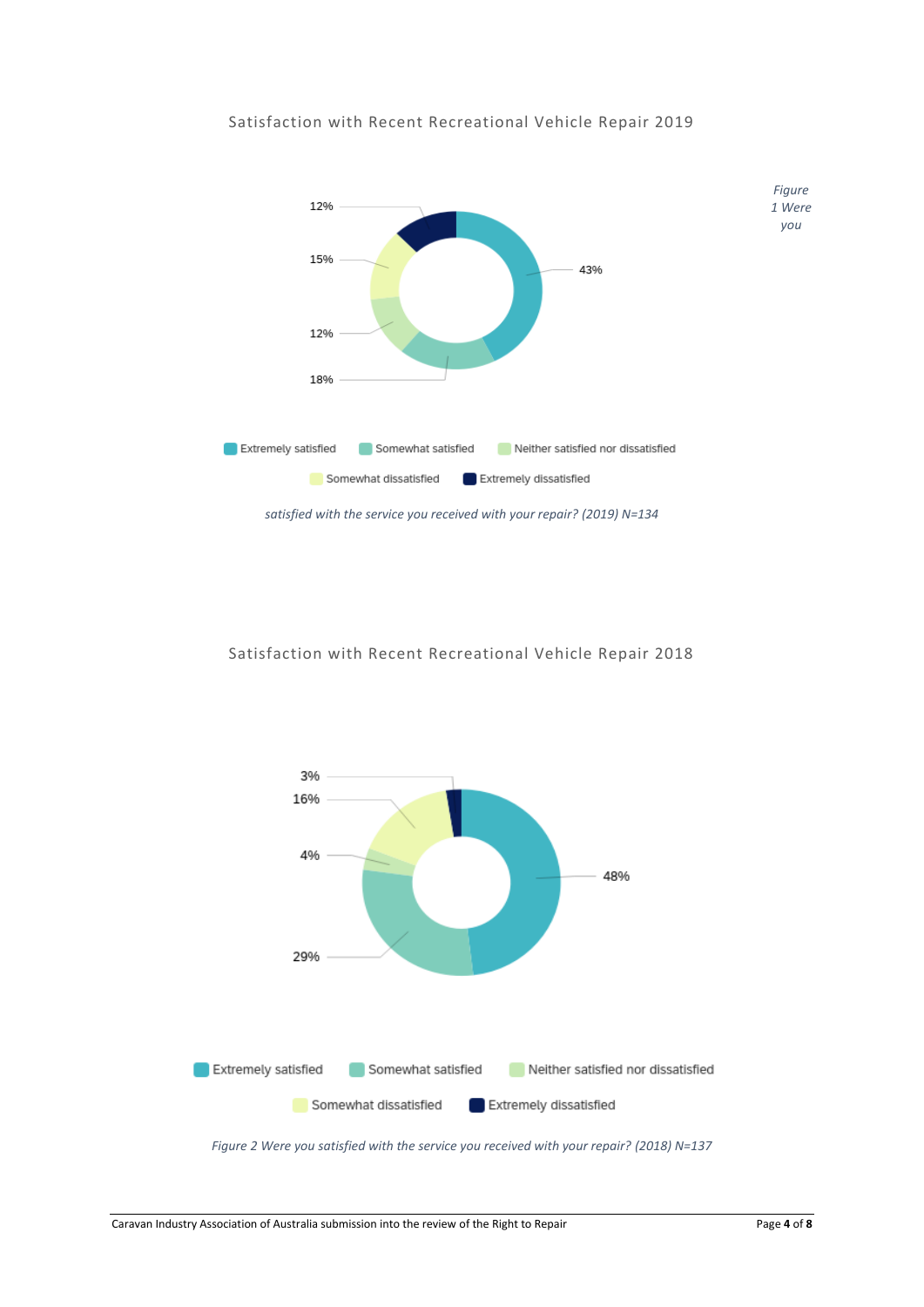We are of the position that repairs should be the favoured remedy as it provides the quickest solution to providing the product back to the consumer; and is a required element of owning a recreational vehicle and given the complex nature of the product, will require ongoing repairs and servicing. However, where a consumer believes they have not received a right to repair or believe that a repair is not a fair outcome, we believe that appropriate pathways exist within Australian Consumer Law for a consumer to seek other remedies.

While supportive of the concept that consumers (and for that matter businesses) are sufficiently well informed of available remedies, and in the case of consumers they benefit from the right to repair, we are of a position that consumers are adequately informed of existing mechanisms. Whether this be through business websites, consumer forums, information provided at the point of sale or through various government websites.

# Competition, Obsoletion and E-waste

#### Competition

As an industry we embrace an open economy, one in which businesses are rewarded for their investment, innovation, and responsiveness to market conditions. In the broadest sense, the industry's service and repair network is diverse and consists of both nationals and independent operators located throughout the country. By enlarge, it remains commercially unviable for businesses to specialise in the repairing or servicing of only one or two vehicle brands given there are over 150 manufacturers in the market. As such, no monopolies exist from a repair or servicing perspective. However, as with all industries, some contractual arrangements do exist between repairers and delaers/manufacturers, which is particularly relevant in situations where it is unfeasible to send a product back to its point of manufacturing/sale for repairs and services. Noting that 90% of all recreational vehicles are manufactured in Victoria.

Whilst broadly, repairs and servicing of caravans and motorhomes can be done be general mechanics, highly specific skill sets are often required in relation to gas, electrical and plumbing components of a recreational vehicle. As such, businesses can often specialise in certain types of recreational vehicle repairs and services. Furthermore, there is a complexity of servicing pre-installed components such as refrigerators, which may then require specialised knowledge. This is addition to warranty requirements for products to be repaired by authorised businesses.

Consideration must also be given to the emerging peer-to-peer business models and how this impacts a consumer's right to repair. If a vehicle requires repairing whilst being rented through a contractual arrangement, who is responsible for obtaining those repairs? In addition, increased usage of a product through the peer-to-peer economy, whereby the consumer who rents the vehicle may not have received the relevant information on how to use the vehicle, may lead to the void of warranties or additional damage.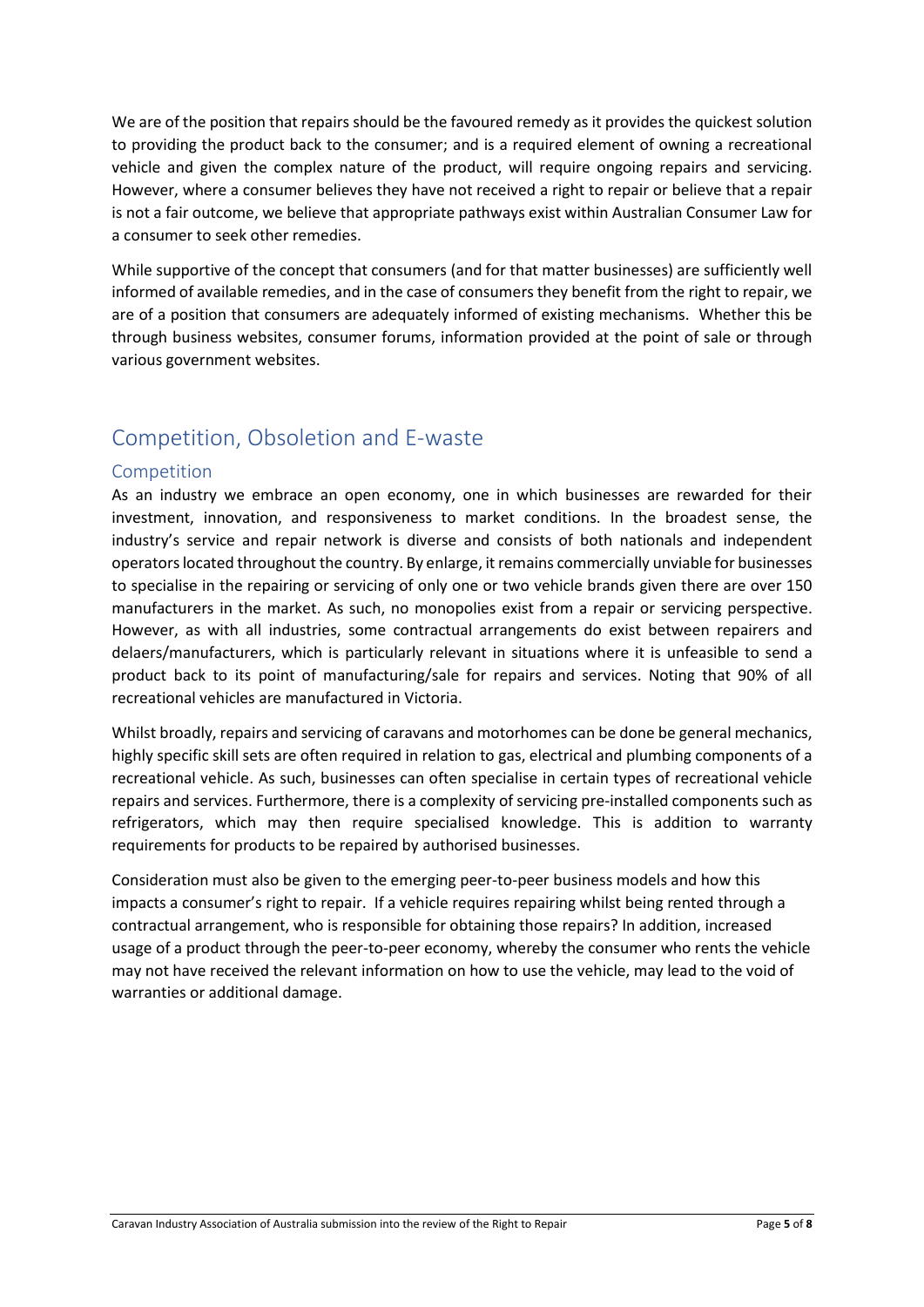#### **Obsolescence**

Recreational Vehicle manufacturers and OEMs to the industry, as a whole, do not subscribe to mass planned obsoletion strategies to encourage increased sales of products. This is evident that the average age of a recreational vehicle registered in Australia is 17.8 years, indicating the significant life span of the product. In addition, the Australian Standards and Design Rules recognise that caravans and motorhomes in Australia are subjected to some of the toughest usage, terrain, and environmental conditions in the world and hence the Standards and Design Rules reflect these. As such, components and products are manufactured to ensure reasonable longevity.

Furthermore, given the ongoing implementation of the Road Vehicles Standards Act and the need for vehicles to be type approved before being released to market, this requirement makes it more costly and resource intensive for businesses to release new models frequently. Thus, limiting the scope for the 'churning' out of new models.

Consideration must also be given to consumer preferences and how this impacts product longevity. Approximately, 10,000 recreational vehicles are imported from China each year and whilst these products meet Australian Standards, given their significant lower price point and lower quality grade of components to produce at the price point, the expected lifespan of such products and its components are less than that of a locally manufactured vehicle. However, given the lower price point, certain consumer segments are seeking imported products over locally manufactured vehicles. Therefore, it is important that a right to repair framework considers the need to balance consumer demand for lower valued products with the quality of the product produced, and how this will impact repairs and servicing.

Consideration must also be given for product obsoletion strategies around regulation and environmental requirements. This includes the retiring of components that are deemed unsafe such as those relating to gas and electrical; advancements in components such as composite materials that make vehicles lighter and as such, better for the environment; as well as the impact of EU, China and USA policy and regulation changes that may impact the ability to source components to the Australian market.

#### Wastage and E-Waste

Collectively, the industry welcomes sustainable initiatives that aim to reduce wastage generated both from the manufacturing of products as well as the ongoing servicing and repairs of vehicles/components. Whilst no specific data exists that quantifies the volume of waste produced, broadly there are three areas of focus: vehicle batteries, tyres and electric wires/cabling. Many businesses subscribe to existing National Product Stewardship Programs including the Tyre Stewardship Australia as well as subscribe to battery recycling or repurposing programs.

Scope does however exist for a National Stewardship program focused on wire and cable recycling. Whilst some businesses collect electrical cable offcuts and then sell this to scrap yards to salvage/ recycle the copper. Industry feedback suggests that there remains a significant number of businesses that do not recycle scrap cable, with most going into factory rubbish bins. A national stewardship program focused on wire and cable collection is warranted.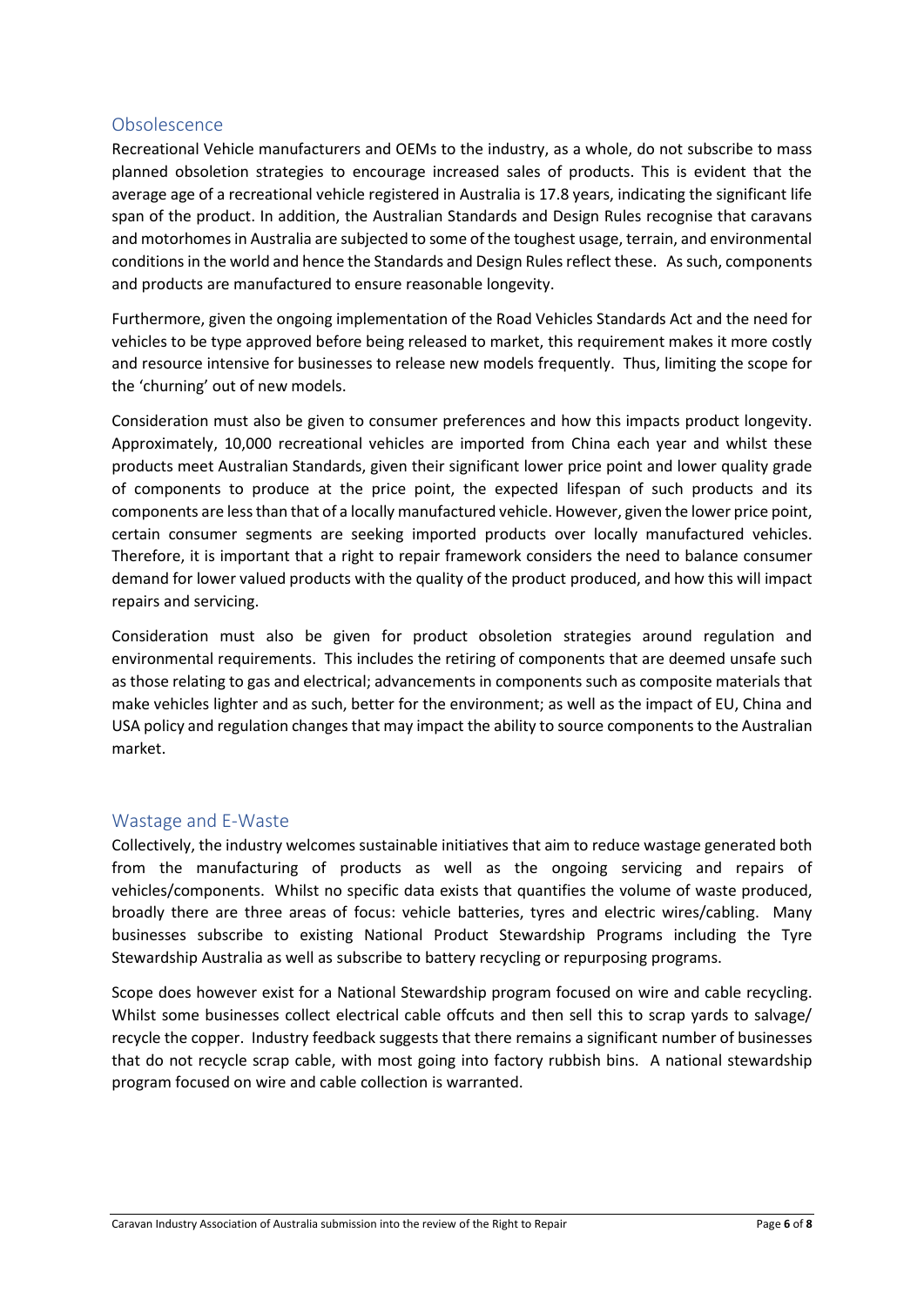### Who are we?

Caravan Industry Association of Australia is the peak national body for the caravanning and camping industry in Australia. Our organisation's vision is "*to lead and champion a robust, compliant and sustainable caravanning and camping industry*" in Australia, with all operational pillars – marketing; research; lobbying and advocacy; compliance, accreditation and training – working towards this vision.

Caravan Industry Association of Australia operates as a not-for-profit organisation with a membership base comprising the individual state caravanning and camping industry associations, who we work collaboratively with on matters concerning the caravanning and camping industry in Australia:

Our members are:

- Caravan, Camping and Touring Industry and Manufactured Housing Industry Association of NSW Limited
- Caravan Industry Association Western Australia Incorporated
- Northern Territory Caravan Parks Association Incorporated
- Caravan Trade and Industries Association of Queensland
- Caravan Parks Association of Queensland Limited
- Caravan and Camping Industries Association of South Australia Incorporated
- Caravan Parks Association of South Australia Incorporated
- Caravanning Tasmania Incorporated
- Victorian Caravan Parks Association Inc.
- Caravan Trade and Industries Association of Victoria

As the peak national body for the Australian caravanning and camping industry, Caravan Industry Association of Australia represents over 3,500 industry businesses across the entire supply chain. Many of these industry businesses financially support the organisation by voluntarily making a contribution towards a cooperative fund that aims to grow the market and support the sustainability of the greater industry. In addition, we communicate regularly with consumers who have an interest in caravanning and camping and have an online active database of over 313,000 consumers, and social media sites which number more than 115,000 participants.

The caravanning and camping industry is significant in Australia as evidenced by the following fast facts:

- The total value of the caravanning and camping industry to the Australian economy annually is an estimated \$23 billion.
- Approximately 3,500 caravan and camping industry businesses directly supply product to consumers, covering the entire supply chain from manufacturers to suppliers, retailers, repairers and accommodation providers.
- The caravanning and camping industry have 53,000 direct employees in Australia.
- A total of 21,000 recreational vehicles (towable and motorised) are manufactured in Australia, the largest automotive sector in the country.
- A caravan or campervan is manufactured every five minutes in the working week in Australia.
- 741,443 recreational vehicles (RVs) were registered across the country as at 31 January 2020, comprising of 72,034 campervans and 669,409 caravans – an annual increase of +4.2%.
- Domestic and International visitors generated million nights in caravan parks and camping grounds around Australia, contributing AU\$8.6 billion of visitor expenditure to the economy.